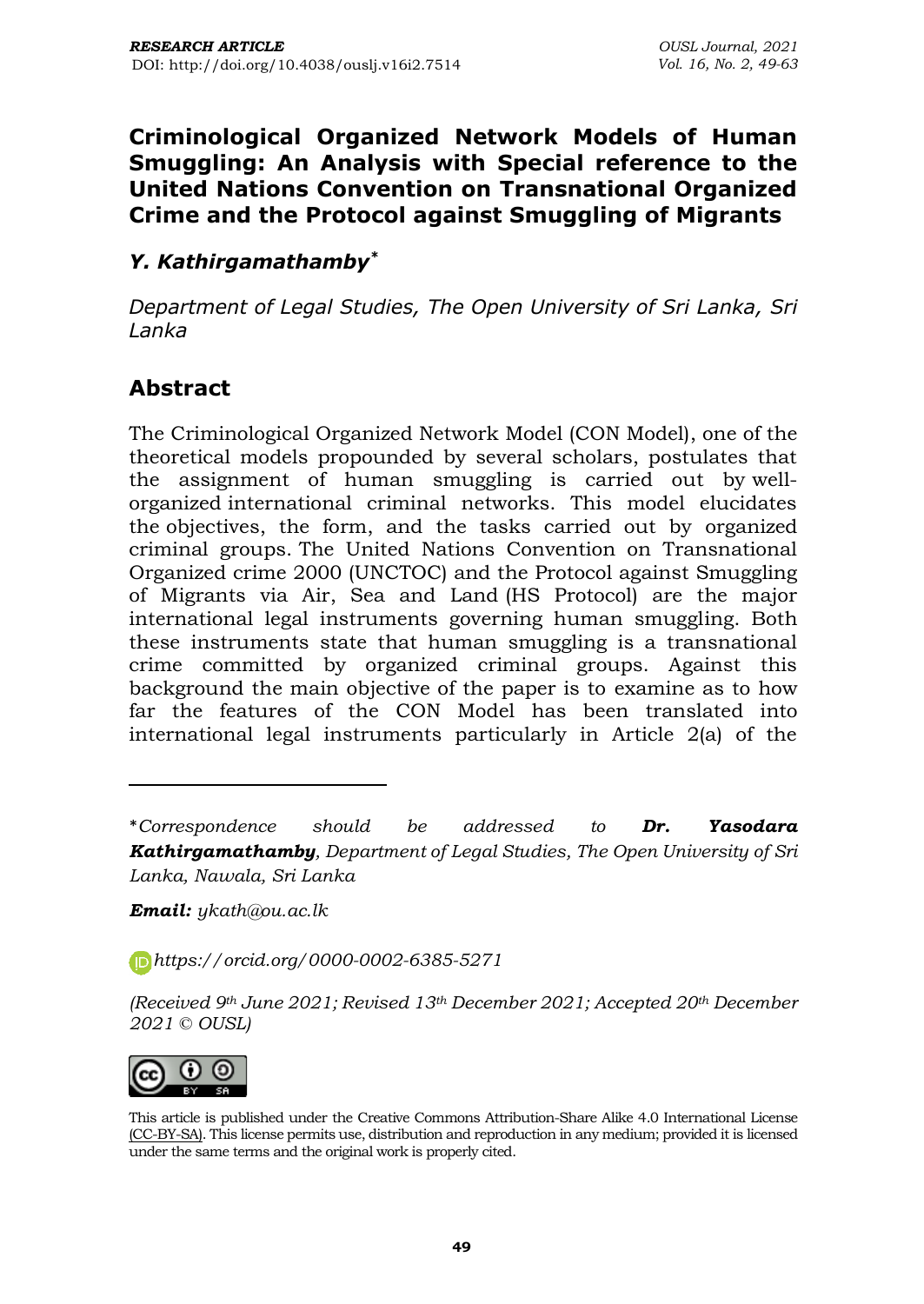UNCTOC and Article 3(a) of the HS protocol in order to identify the gaps in the said articles and make recommendations for comprehensive legal provisions in line with the CON Model of human smuggling. Doctrinal research incorporating conceptual, descriptive, interpretative, analytical, and comparative methodology have been utilized in the research. The paper discusses and analyzes the objectives, nature, and tasks of organized crime groups relevant to the definition of an organized criminal group and human smuggling as per the UNCTOC and the HS Protocol and draws out gaps in these definitions. It can be noted that the definition of the organized crime groups fails to be sufficiently comprehensive. There is uncertainty in the human smuggling protocol read with UNCTOC as to whether people who help the human smuggling operation on humanitarian grounds are guilty or not. The paper, it is hoped, will contribute to the establishing of a more comprehensive definition of an Organized Criminal Group (OCG) and set out a clear demarcation and differentiation between people who act with profit-making motives and the sympathetic supporters.

**Key words**: Criminological Organized Network Model, UNCTOC, Human smuggling protocol, Organized Criminal Group

# **Introduction**

Human smuggling can be defined as an illegal transnational movement through which people are taken from one state to another. Different modus operandi is used to carry out this enterprise. Smuggling through air, sea, and land are employed in the transportation of migrants. The crime is committed both by individuals as well as by criminal groups. Both smugglers and the migrants in addition to becoming collaborators and liable are the crucial parties involved in the criminal process

In the 1990s, the US, Western and Central Europe, and North America experienced a significant increase in the number of unauthorized arrivals of irregular migrants facilitated by human smugglers. Therefore, states have initiated several domestic and regional level counter measures. Gradually, such state-centric and regional initiatives have led to global action to develop international instruments. (McClean, 2007).

The major steps taken in this regard were the adoption of the UN Convention on Transnational Crime2000 (UNCTOC) and the Protocol against Smuggling of Migrants via Air, Sea and Land (HS Protocol). The HS Protocol and UNCTOC contain provisions for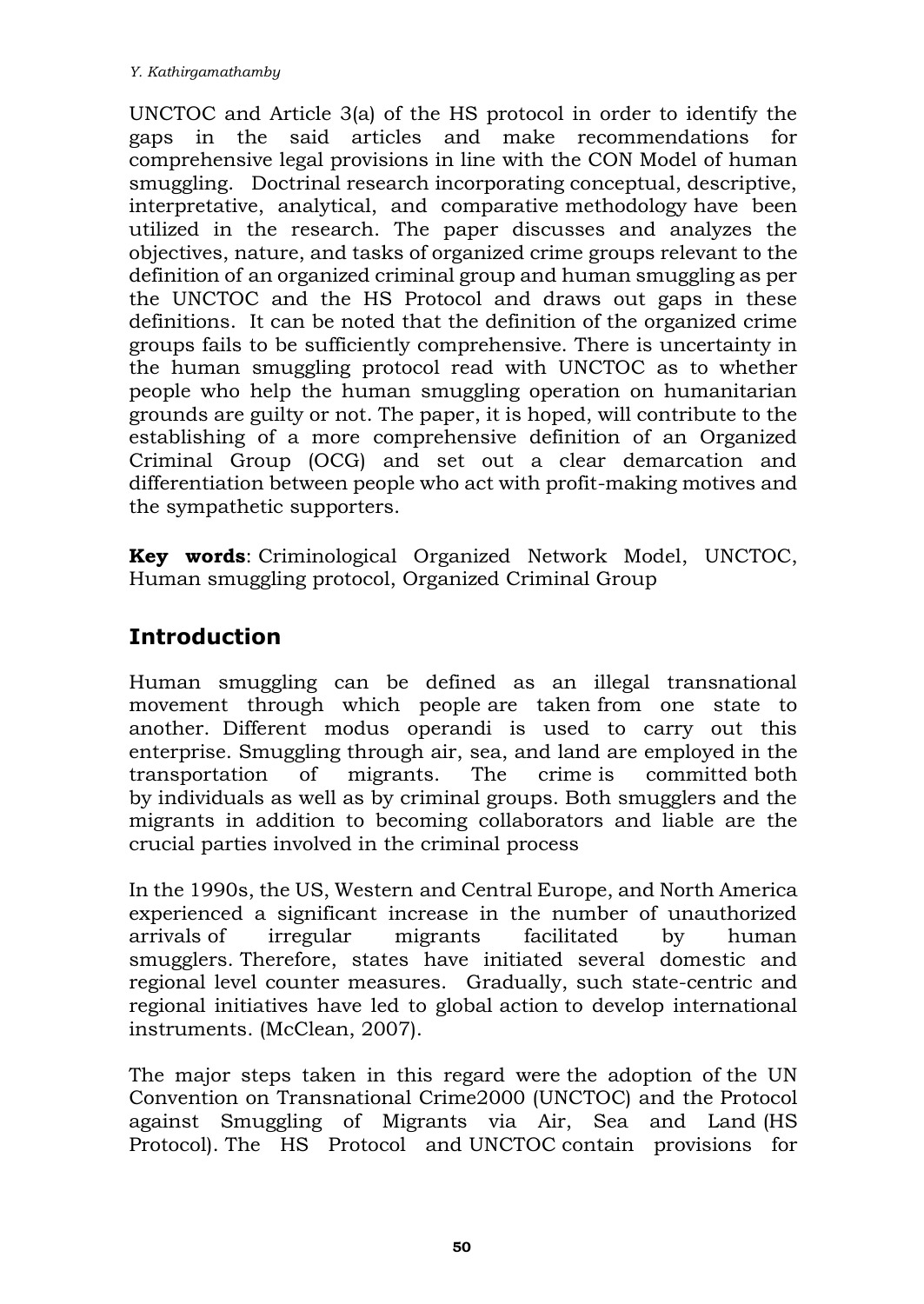criminalizing human smuggling as well as for the protection of the rights of smuggled migrants. The UNCTOC defines what an Organized Criminal Group (OCG) is, and clarifies the different types of transnational organized crimes and national and transnational obligations of states parties, rights of the victims and witnesses etc. The HS protocol defines human smuggling and lists out the crimes connected with human smuggling, such as documents fraud, and explains the obligation of states parties, the rights of smuggled migrants, and mutual legal assistance between states etc.

Parallel to the deliberation on international legal instruments, a set of scholars have attempted to develop theoretical models on human smuggling based on empirical evidence across the globe. These models can be categorized as the Business Model, Human Rights-Based Model, Criminological and Organized Network Models, Estimates of Flow, Mode of the Crossing, and the Likelihood of Apprehension Models. In addition, there have been other developments such as the Gender Approach, Global Comparative and Structural Approach, Labor Demand and Supply, and Deterrence Theory Models. While several models have been conceived, it is nevertheless to be appreciated and recognized that these are all interrelated and interdependent. They fall within the overall ambit of the human smuggling process and reflect the different facets of this considerably complex operation.

This paper focuses on the Criminological, Organized Network Model (CON Model) which examines the objective, nature, characteristics, and tasks of the organized criminal groups. The CON model has presented diverse views regarding the objective, nature,

characteristics, and tasks of the organized criminal groups. This paper mainly focuses on the extent such diverse research findings of CON model are reflected in both the Article (2a) of UNCTOC, and the Article 3(a) of the HS protocol in order to comprehend the lacuna and to suggest making comprehensive legal provisions in line with the CON Model of human smuggling.

The paper first sets out the objective of the study and outlines the methodology used. Thereafter, the discussion is presented in three parts. The first part of the paper elaborates an examines the model in detail, and the second part of the paper explains the definition of Organized Criminal Group (OCG) under Article 2 (a) of the UNCTOC, and the definition of human smuggling under Article 3(a) of the HS protocol and other relevant provisions of both instruments. In addition, this part provides a comparative analysis to affirm the extent UNCTOC and the HS protocol are the fundamental components of the CON model. The final section which concludes the study seeks to set out the key findings.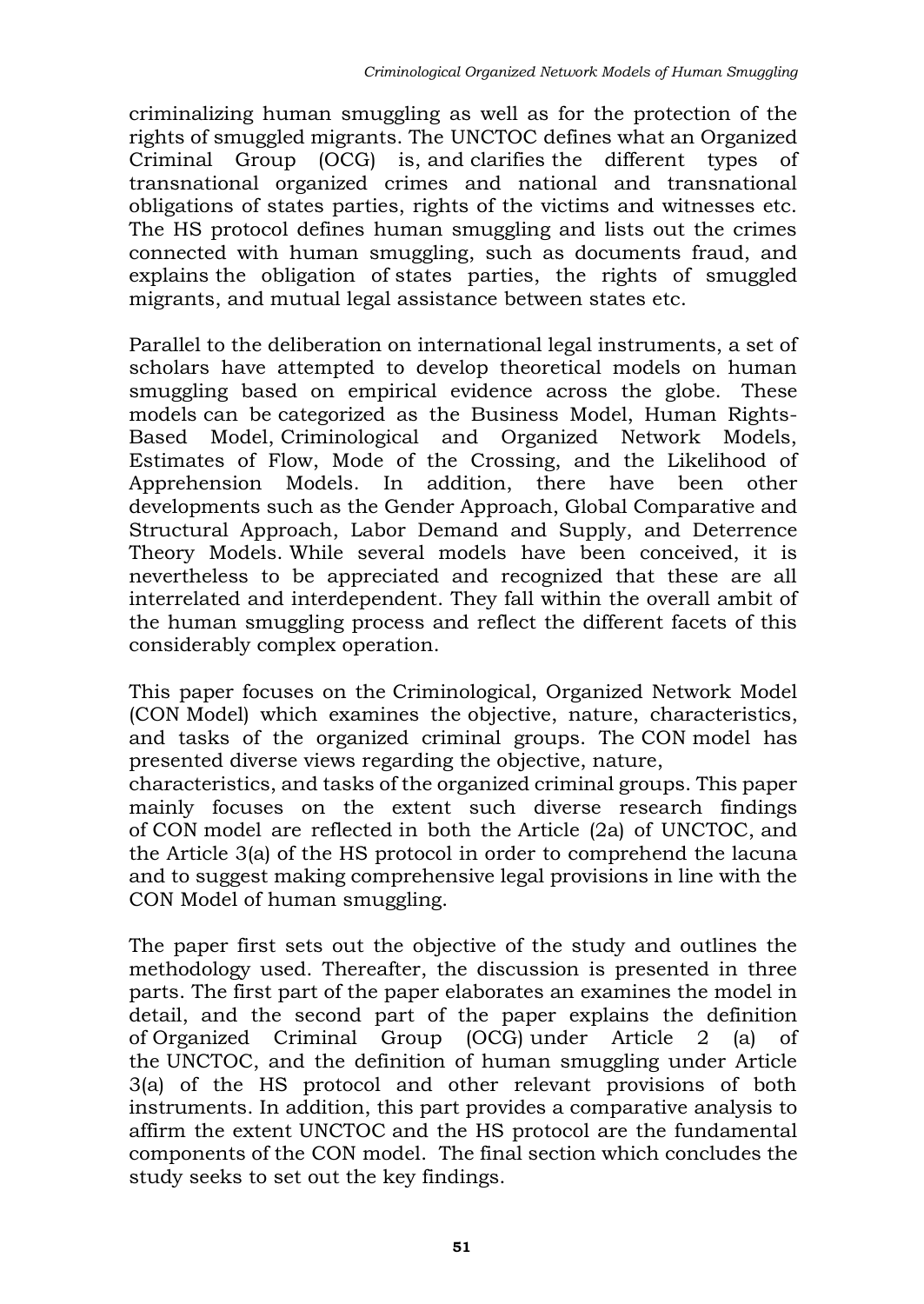# **Objective of the study**

The objectives of the paper are as follows.

- To identify the main characteristics of the of the CON model
- To describe the features of the CON model and
- To compare and contrast the features of the CON Model and Article 2(a) of the UNCTOC and Article 3 (a) of the HS protocol in order to suggest amendments to existing legal provisions.

# **Materials and Methodology**

The doctrinal research method was used in this study which is a genre of research in the legal field most suited to the objective of this study. Also known as theory-testing research, it deals with analytically studying existing laws, related cases and authoritative materials on some specific matter. Under the doctrinal method, conceptual, analytical, interpretative, and comparative methodologies were adopted. Conceptual analysis was used to describe and explain the indispensable meaning of the CON model and different facets of the model. The analytical and interpretative methodology is used to describe and explain the relevant articles in the UNCTOC and the HS protocol. The comparative methodology is employed to ascertain how far the underpinning of the CON model is mirrored in the international instruments namely the UNCTOC and the HS Protocol.

The UNCTOC and the HS Protocol have been used as primary data. Books, journal articles, reports of the United Nations Office on drugs and Crime, guidebooks, web resources have been analyzed as secondary data.

## *Scope of the Study*

Several studies indicate that although both organized criminal groups and organized criminal gangs share common features there are dissimilarities between these two. In broader context organized criminal gangs commit transnational crimes, drug smuggling, human trafficking and terrorist activities, whereas the organized criminal groups particularly do not engage in terrorist activities. This paper is restricted only to organized criminal groups that involve transnational crimes, particularly human smuggling.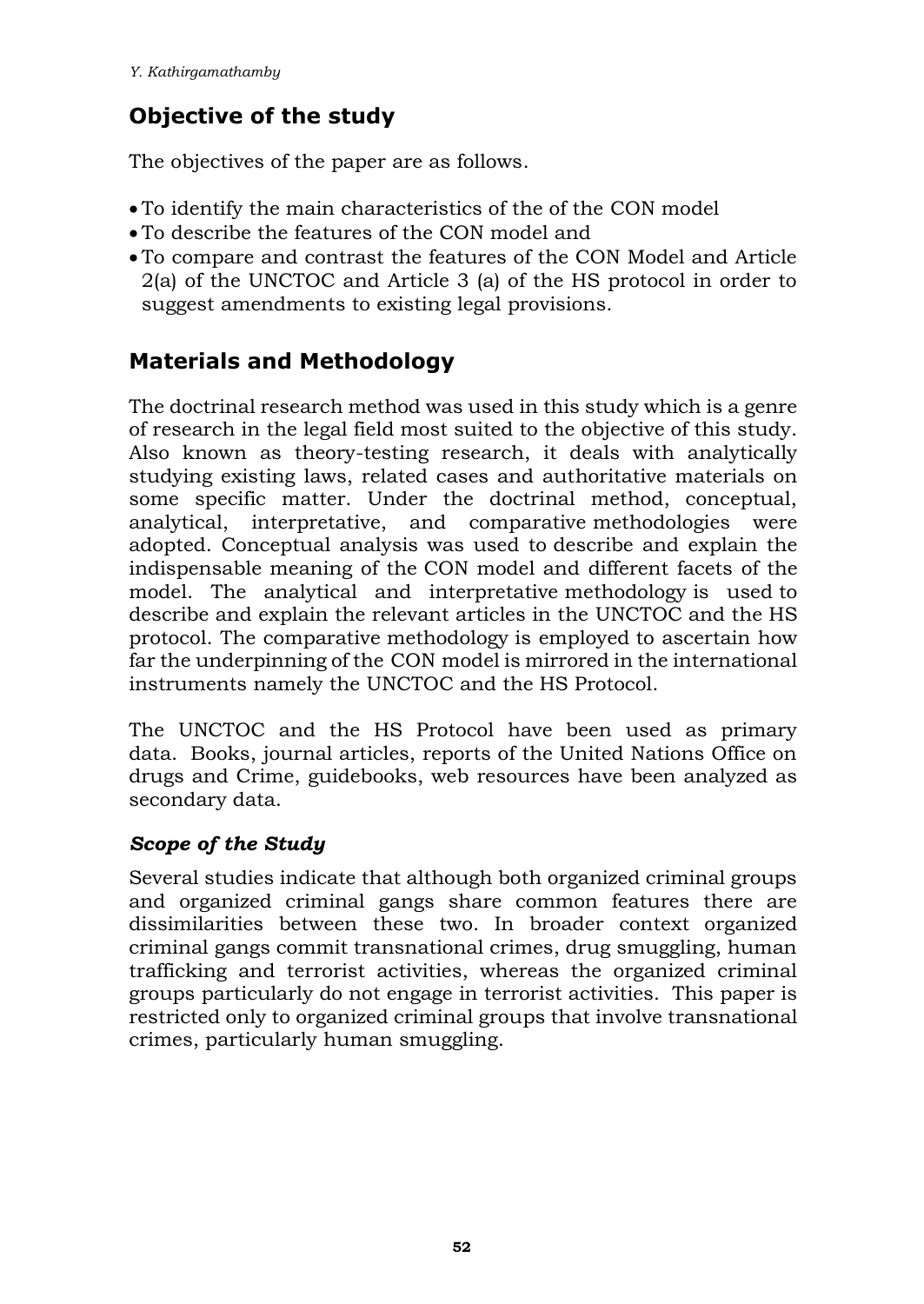# **Findings and Discussion**

### *Criminological, Organized Network Model and Human Smuggling*

According to the EU, the transnational criminal organizations collaborate with more than two people to commit serious crimes for the purpose of obtaining financial benefit. (Holmes, 2015). The German Police defined the OCG as 'any group of people who have consciously and deliberately decided to co-operate in illegal activities over a certain period of time, apportioning tasks among themselves and often using modern infrastructure systems, with the principle aim of amassing profits as quickly as possible' (German Police,1992). Another definition given by the Interpol's Organized Crime Unit is: 'any group having a corporate structure whose primary objective is to obtain money through illegal activities, often surviving fear or corruption' (Interpol, 1992). The Canadian criminal code defines the OCG as:

*"a group of three or more people whose purpose is the commission of one or more serious offences that would likely result in the direct or indirect receipt of a material benefit, including a financial benefit, by the group."*

### *Nature of human smuggling networks*

A group of scholars have attempted to theorize the nature of the organized criminal smuggling networks. Human smuggling networks have numerous characteristics. Some groups may claim all the features while some may just fit in to just a couple. (Samuel, 2003, 2004).

Several studies reveal that human smuggling is committed by well organized criminal groups. John Salt and Jeremy Stein state that 'smuggling of migrants is an established branch of a well-organized international gangster syndicate' (2000). One such example is the Big 'Snakehead', the Chinese human smuggling network. Such organized human smuggling criminal networks are sophisticated (Samuel, 2003, 2004; Anastasia 2004) having a hierarchical structure (Salt & Stein 1997), and clear division of labor among the members of the organization (Zhang, 2008). Theodore Baird states that 'the Organized Crime Model involves a control structure where a centrally placed 'smuggler' dishes out commands and enforces the rules in a social hierarchy' (Baird, 2011).

Alternatively, certain studies indicate that there are loose networks that have no clear command structure, working with flexibility and are united on an ad-hoc basis (Kung, 2000). These groups sign agreements/contracts when and if necessary and finish their task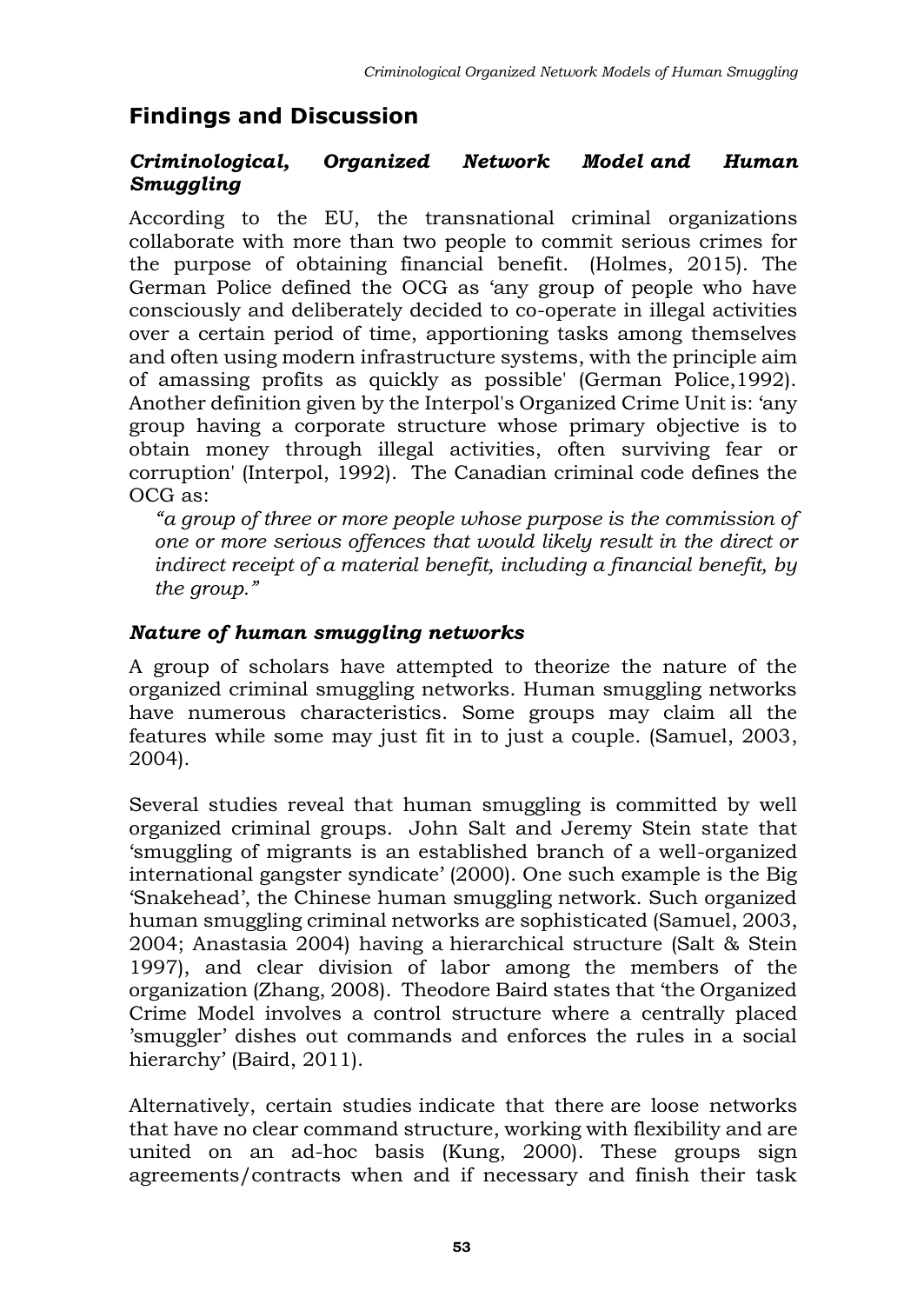(UNODC, 2011). Once they finish the tasks the groups dissolve. Kung (2000) also verifies that criminal groups are undeniably far more cellular in structure with loose connections made and broken all the time with more subtle hierarchies.

Organized criminal groups involved in human smuggling are active in other serious crimes such as human trafficking, document fraud, money laundering, drug trafficking and corruption, smuggling of firearms, drugs, stolen vehicles and other illicit goods (Salt & Stein 1997,). Another study (Myrianne Coen (ed.), 2011) too postulates human smuggling as a criminal act committed by well-organized networks with links to other transnational crimes. Examples are the Hungarian based criminal group, 'Snakeheads' based in China; mafia groups in the United States and Italy; Big' coordinating agent in Pakistan; and the Chinese 'Fuk Ching'. These are well established criminal networks facilitating human smuggling with other transnational organized crimes (Cleo, 2000; Zhang, 2008; Kung, 2000). The scope of this research paper is however limited to human smuggling.

Another notable feature of these OCGsis that they have and use ethnic, religious and social links to achieve their tasks. These ties are important to establish working relationships in illegal activities (Smith & Papachristos, 2016; Von Lampe & Johansen, 2004). The United Nations Office on Drugs and Crime (UNODC) states that smugglers are often ethnically linked to the territories where they operate or share ethnic or linguistic ties with the migrants they smuggle (EPRS, 2021). Some other authors too favored the notion of social ties. Zhang (2008) in his book, titled *Chinese Human Smuggling Organizations, Families, Social Networks, and Cultural Imperatives* argues that social networks play a big role in the entire human smuggling operation.

Herman (2006) also supports this aspect and has added the familial model to the Criminological, Organized Network Model. In her view, smuggling networks operations are facilitated by family, friends and relative circles. Although both Zang (2008) and Herman (2006) agree with the point that the social network play a significant role they differ in one aspect. The former claims that social networks facilitate the journey in terms of payment and provide amenities in the destination, whereas the latter finds that social networks act as the middleman helping the smugglers to search out prospective clients.

The EU also points out that the members of the OCGs have casual association through social and family contacts. These ethnic, religious and social networks are scattered in the transit and destination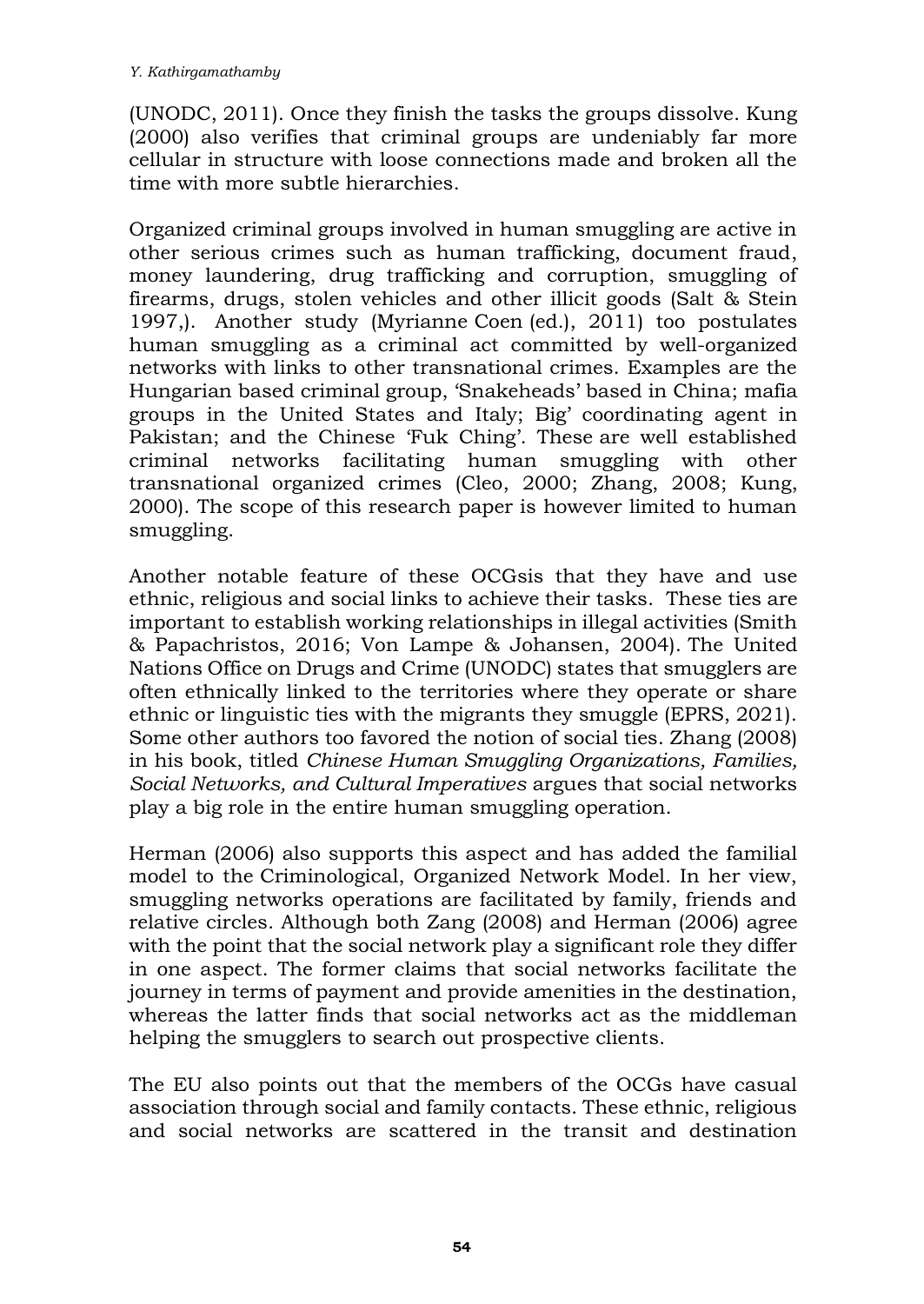countries. They support the operation by paying the necessary fee or down payment, and by providing food and shelter.

Naylor says that smuggling OCGs are different to other criminal groups as they have a special knowledge about the business and are a durable hierarchical structured organization. He further notes that these groups use violence and corruption. They also contribute to the global economy (Naylor, 2002).

Terrorist groups also engage in criminal activity like drug trafficking and human smuggling to finance their operations (Mincheva & Gurr, 2006; Lanzante, 2009). For example, in Sri Lanka, the Liberation Tigers of Tamil Eelam (LTTE) have been involved in human smuggling (Berry et al., 2003). Another example is that of the Mexican drug cartel an OCG which engaged in human smuggling had connections with terrorist organizations. (Kimery, 2000)

### *Objective of the Organized Criminal Groups*

The main objective of the OCGs is gaining profit out of the human smuggling venture. Many studies prove this fact. Salt and Stein identify Criminological, Organized Network Model (CON model) as an example and theorize human smuggling as a business composed of legitimate and illegitimate markets in which actors pursue profit and commercial gain (Salt & Stein 2000). Veronika Bilger (2006) also agrees that the human smuggling operators make profit out of this transnational service industry. The main beneficiaries of the business are the destination country employers, smugglers and officials from source countries (Kung, 2000). As per Bilger, the smugglers are perceived as service providers and the migrants as clients. As a European Commission study (2015) on migrant smuggling states: 'smuggling is a supply and demand driven businesses. The International Organization for Migration (IOM) states that for organized crime groups, smuggling people across borders is a *"lowrisk, high-profit"* business.

As per Kyle & Koslowski, (2011), close to 50 million persons across the globe have been smuggled, with financial returns of beyond \$3.5 billion per year. In 2015, human smuggling criminal networks had an estimated turnover of between  $\epsilon$ 3 and  $\epsilon$ 6 billion (Europol, 2019). Furthermore, migrant smugglers made an estimated  $€190$  million in revenues in 2019 on the western, central and eastern Mediterranean routes alone (Europol, 2019). Although many studies found that the objective of the OCG is profit making, some studies have found that family members, relatives and social networks provide different services to the smugglers and migrants free of charge. (Herman 2006; Zhang 2008).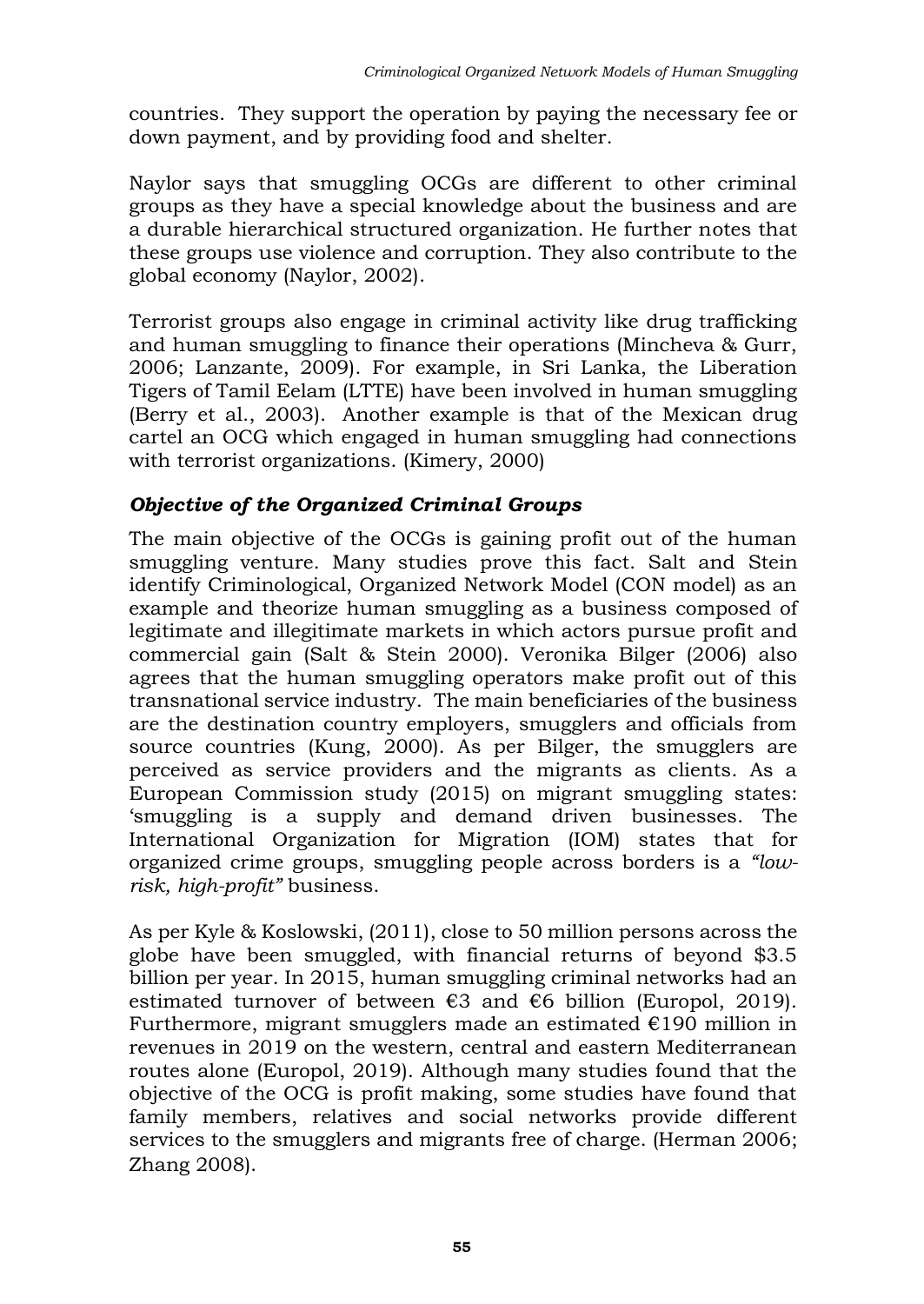### *Tasks of the Organized Criminal Groups*

The OCGs assign their tasks among the members of the group. In human smuggling groups there are three grades or divisions. These three categories can be further divided as permanent and nonpermanent members. Generally, the top-level leaders are the permanent members. The intermediaries and low- level members are ad-hoc or non-permanent. They include public officials, family, friends, social networks, and in few instances, other terrorist groups.

The Australian Institute of Criminology points out ten different categories of people that are engaged in a single smuggling process (Bajrektarevic, 2000). One study by Zhang (2008) proves that the Chinese organized criminal group called 'Snake Heads 'assign the tasks among the recruiter, document vendor, payment collector, coordinator, transporter, arranger of fraudulent business delegation, securer of deposit, escort, fraudulent marriage arranger, guard, arranger of travel, guarantor, leaser of boats, receiver of clients, corrupt officials, arranger of stowaways, and student visa fraud organizer. These are described as the important parties of the groups as bridge builders and service providers (Zhang, 2008), Edward Kleeman (2007). The bridge builders build territorial and social bridges and operate at a global and inter-ethnic level, accept a key role in organized crime. The facilitators are service providers who give a wide range of important services such as, enrolling potential migrants, collecting cash from them, and arranging forged documents, transporting migrants to the other borders, taking care of the migrants during the voyage (in the case of maritime smuggling; this is important), sorting out the organizing tasks and coordinating the sub procedure between them. This group includes safe house administrators, overseers, and debt collectors both in the source country and in the destination.

Public officials from source, transit and destination also have major tasks in the human smuggling process. As stated above, these public officials are ad-hoc members in the OCGs. The process of human smuggling cannot be smoothly executed without the support of the law enforcement officials. According to the UNODC, the public official in some countries have also been implicated in facilitating irregular migration and enabling their stay (2011). The same view has been supported in some other studies as well. For example, Law enforcement officials at different points assist human smuggling by performing different tasks connected to their role.

The law officials include border control officials, police forces, soldiers, immigration officials, embassies or consulate employees (Zhang,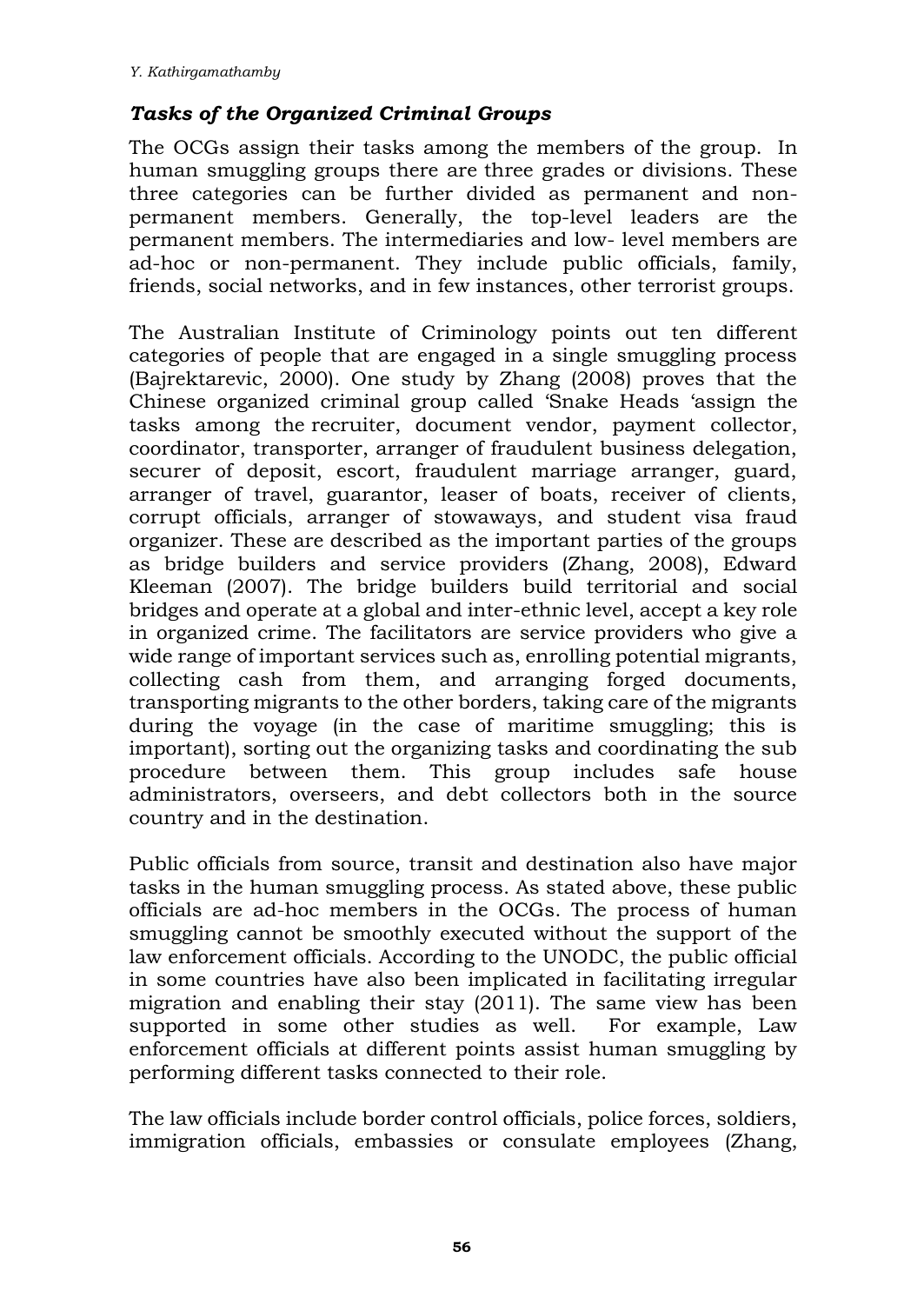2008). They are well paid for their work. The UNODC also notes that certain public officials of the highest-level and politicians also take part in maritime smuggling (2015).

#### *Criminological, Organized Network Models of Human Smuggling, United Nations Convention on Transnational Organized Crime and the Protocol against Smuggling of Migrants Via Air, Sea and Land*

The UNCTOC and the Protocol are the major developments that seek to handle the issue of human smuggling. According to Article 37(4) of the UNCTOC:

*'any protocol to this convention shall be interpreted together with this convention taking into account the purpose of that protocol'.*

In this context the analysis of relevant provisions of the Protocol directs focus on substantial provisions of the UNCTOC.

The CON model indicates that smuggling networks are present in multiple states and they commit transnational organized crimes (Salt & Stein 1997; Zhang 2008; Herman, 2006). Regarding this point, it is to be noted that although the convention is titled as the Convention on Transnational Organized Crime and the objective is criminalizing Transnational Organized Crime (TOC), the term TOC is not defined in the convention. There was a serious discussion on agreeing upon a universal definition on TOC. However, considering the diverse legal traditions and systems of the world, it was difficult to agree on a universal definition on TOC. This is seen as a drawback of this convention.

Article 2 (a) defines the term OCG, for the purposes of this convention, as:

*"Organized Criminal Group" shall mean a structured group of three or more persons existing for a period of time and acting in concert with the aim of committing one or more serious crimes or offences established in accordance with this convention, in order to obtain, directly or indirectly, a financial or other material benefit."*

*Article 3(a) of the Protocol defines human smuggling as follows:*

"Smuggling of migrants" shall mean the procurement, in order to obtain, directly or indirectly, a financial or other material benefit, of the illegal entry of a person into a State Party of which the person is not a national or a permanent resident;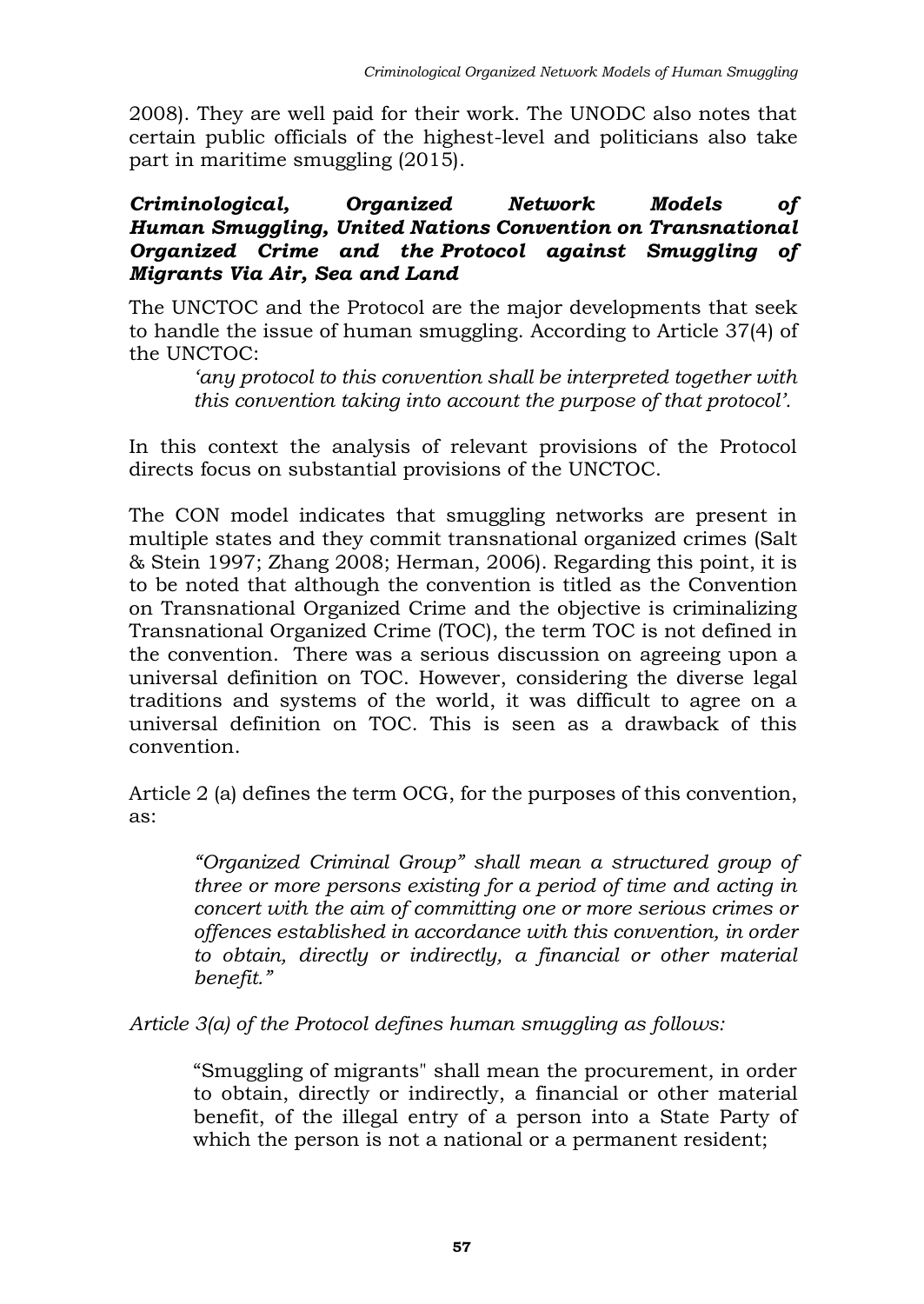Article 2(a) of the UNCTOC and Article 3(a) of the HS protocol should be read together. Thus, human smuggling should be viewed as being committed by an OCG. With this backdrop, the following sections will analyze how far the above definitions in the UNCTOC and the HS protocol reflect the elements of the CON Model.

### *The term structured group*

The foremost element in the definition is a "structured group". Article 2 (c) UNCTOC defines the term structured group as follows:

*"Structured group shall mean a group that is not randomly formed for the immediate commission of an offence and that does not need to have formally defined roles for its members, continuity of its membership or a developed structure".*

The definition fails to provide clarity regarding the meaning of what is a structured group. As per the definition, OCG should be a "structured group". The above discussion on the nature of CON model asserts that organizational patterns of human smuggling groups vary. As per the said model there are different typologies of groups engage in human smuggling activities. Hence, there is an uncertainty in definition whether all these types of criminal groups would fit within the definition of structured group.

## *The Phrase 'period of existence'*

The second important aspect in Article 2 (a) of the UNCTOC is the period of existence. Article 2 states that in order to be categorized as an OCG, the group should exist for a period of time. However, the provision has failed to explain what the period of existence is. This is also seen as a shortcoming in the convention. The CON model reveals that there are some groups which operate for a long time (Example: The Chinese Snakeheads which originated in 1980), and some are adhoc groups. In 2009 four persons had arranged a smuggling operation from Thailand to Canada to illegally transport around five hundred (500) Sri Lankans (Appulonappa v Canada 2015, SCC.). This is an illustration to assert than ad-hoc criminal groups also succeed in the areas of criminal operation. In this context, it is understandable that many groups do not fulfill the requirement of period of existence as per the UNCTOC.

### *Financial or other material benefit is a significant feature*

The third element in both Article 2(a) and 3(a) of the protocol is "financial or other material benefit." The objective of the OCG is gaining profit. The financial element is a core factor to prove the offence of human smuggling. (Kathirgamathamby, 2016) The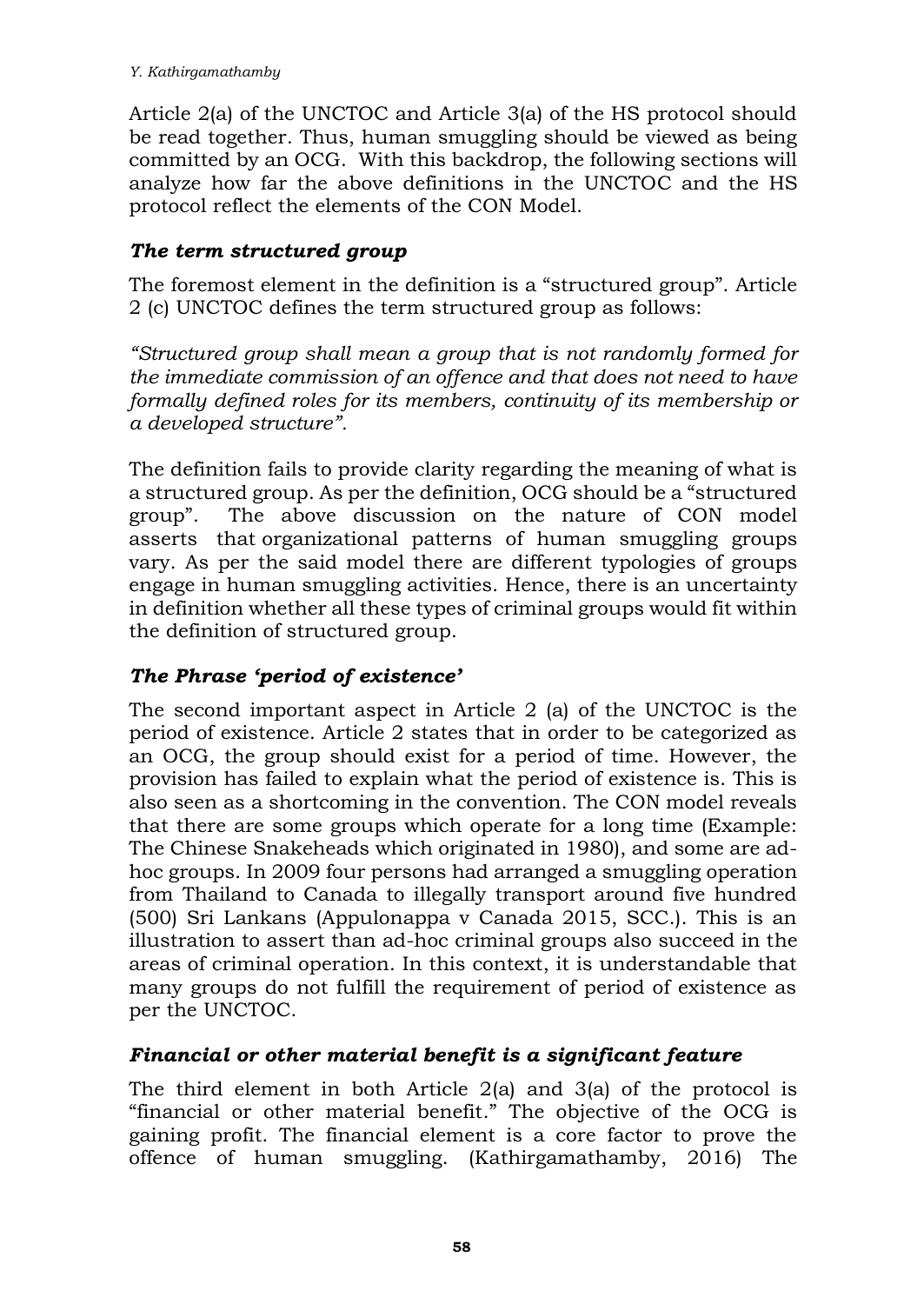inclusion of financial motivation in the HS Protocol achieves two important tasks, (a) it does not punish facilitating illegal entry for humanitarian purposes (b) it opposes the deception that all border crossings are clearly lawful or unlawful. However, the Protocol does not provide a clear solution to acts based on humanitarian aspects. The UNODC has explicitly stated that the protocol does not 'criminalize family members, non-governmental or religious groups that facilitate the illegal entry of migrants for humanitarian or nonprofit reasons' (McAdam & Baumeister, 2010).

The CON model emphasizes that the objective of the criminal groups is profit making. The profit makers are smugglers, employers, immigrant agents, and the corrupt public officials. Part one of this paper reveals that the smuggling operations are assisted by family, friends and relatives free of charge.

The analysis of the UNCTOC and the protocol discloses two distinct points. On the one hand article 2 of UNCTOC emphasizes that 'OCG' does not contain groups that do not seek to gain any 'financial or other material benefit'. On the other hand, based on humanitarian grounds, the protocol does not aim to punish the people who helped the migrants. As required by article 37(4) of the UNCTOC, article 2(a) and article 3(a) of the protocol should be read together. In doing so it is unclear whether people involved in smuggling operation on humanitarian grounds will be guilty of human smuggling or not.

### *Terrorist Groups and human smuggling*

Preamble of the UNCTOC notes that there are links between transnational organized crime and terrorist crimes. However, UNCTOC does not intend to include the terrorist and insurgent groups in the definition of OCG as that their aims are entirely different (UNODC, 2011). Yet the CON model reveals that OCGs have links with terrorist groups and some terrorist groups commit human smuggling. Hence, it is not clear as to whether human smuggling operations carried out by a terrorist organization is a transnational organized crime as per the convention.

# **Conclusions**

The purpose of the of the research study was to find out how far the UNCTOC represents the views expressed under the CON model that are in the UNCTOC and the Protocol. The study reveals that the UNCTOC does not define the term TOC and, also the definition of OCG. Article 2(a) fails to cover various types of groups that commit transnational crimes including human smuggling. It therefore fails to be comprehensive. Also, Article 2(c) the UNCTOC does not answer what a structured group is. Furthermore, article 2(a) fails to specify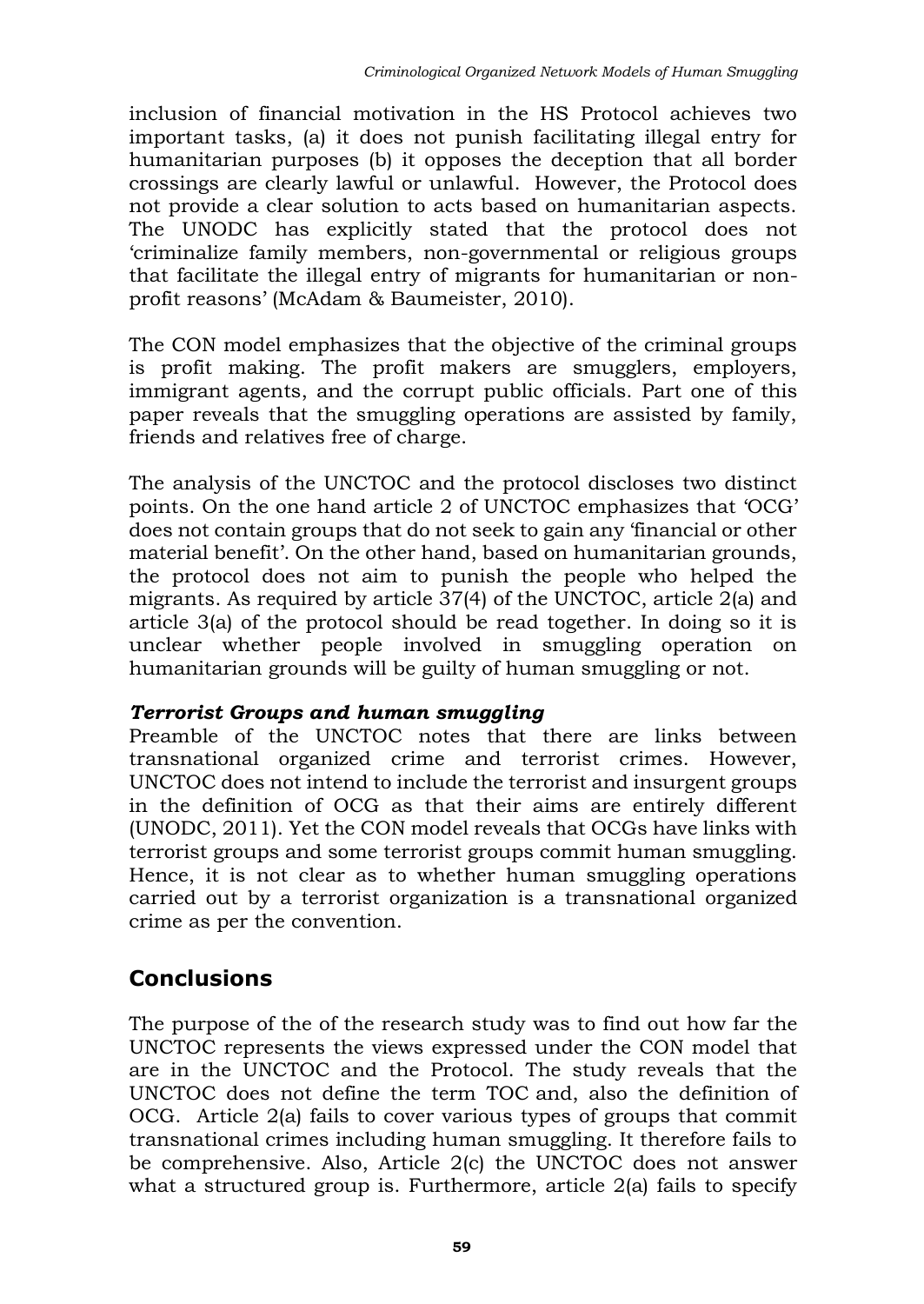what the period of existence of an OCG is in order for it to be categorized as one. Moreover, both the UNCTOC and the protocol fall short of giving a clear answer as to whether intermediaries who take part in the human smuggling operation on humanitarian grounds will be guilty of the crime of human smuggling. These findings can contribute to establishing a comprehensive definition of an OCG and to setting out a clear demarcation between people who act with profitmaking motives, and sympathetic supporters. Taking into account, all these findings, this paper suggests that the international community has to work towards formulating more comprehensive provisions consistent with the different facets of the CON model.

# **References**

- Bajrektarevic, A. H. (2000). Trafficking in and smuggling of human beings – linkages to organized crime – international legal measures, Krinrinologijuisot'i.julnaintegracija. 8 (2@0) Br. 5"7- 70, 57-70. <https://core.ac.uk/download/pdf/14459087.pdf>
- Berry, L. B., Curtis, G., Hudson, R., Miro, R., Gibb, J. N. & Karacan, T. (2003). *Nations Hospitable to Organized Crime and Terrorism.* https://www.hsdl.org/homesec/docs/dod/nps06-021804- 1.pdf&code=66ea90c4ab28058f6630bf76f8e39b7d
- Bilger, V., Hofmann, B. & Jandl, M. (2006). Human Smuggling as a Transnational, Service Industry: Evidence from Austria, *International Migration*, 44(4), 59-93. https:/[/doi.org/10.1111/j.1468-2435.2006.00380.x](https://doi.org/10.1111/j.1468-2435.2006.00380.x)
- Duijn, P. A. C. (2016). Detecting and Disrupting Criminal Networks: A Data Driven Approach, (PhD Thesis), University of Amsterdam. [https://dare.uva.nl/search?identifier=447f10ad-cecf-4b95-](https://dare.uva.nl/search?identifier=447f10ad-cecf-4b95-9f8b-7cb97e84eac0) [9f8b-7cb97e84eac0c](https://dare.uva.nl/search?identifier=447f10ad-cecf-4b95-9f8b-7cb97e84eac0)itations
- Europal, (2021). [Understanding EU action against migrant smuggling.](http://www.europarl.europa.eu/RegData/etudes/BRIE/2021/659450/EPRS_BRI(2021)659450_EN.pdf) European Parliamentary Research Service, PE 659, 450. [https://www.europarl.europa.eu/RegData/etudes/BRIE/2021](https://www.europarl.europa.eu/RegData/etudes/BRIE/2021/659450/EPRS_BRI(2021)659450_EN.pdf) [/659450/EPRS\\_BRI\(2021\)659450\\_EN.pdf](https://www.europarl.europa.eu/RegData/etudes/BRIE/2021/659450/EPRS_BRI(2021)659450_EN.pdf)
- European Commission, DG Migration & Home Affairs (2015). A study on smuggling of migrants, Characteristics, responses and cooperation with third countries Case Study 2: Ethiopia – Libya – Malta/Italy.

researchgate.net/publication/335369172\_Study\_on\_smuggling \_of\_migrants\_Characteristics\_responses\_and\_cooperation\_with\_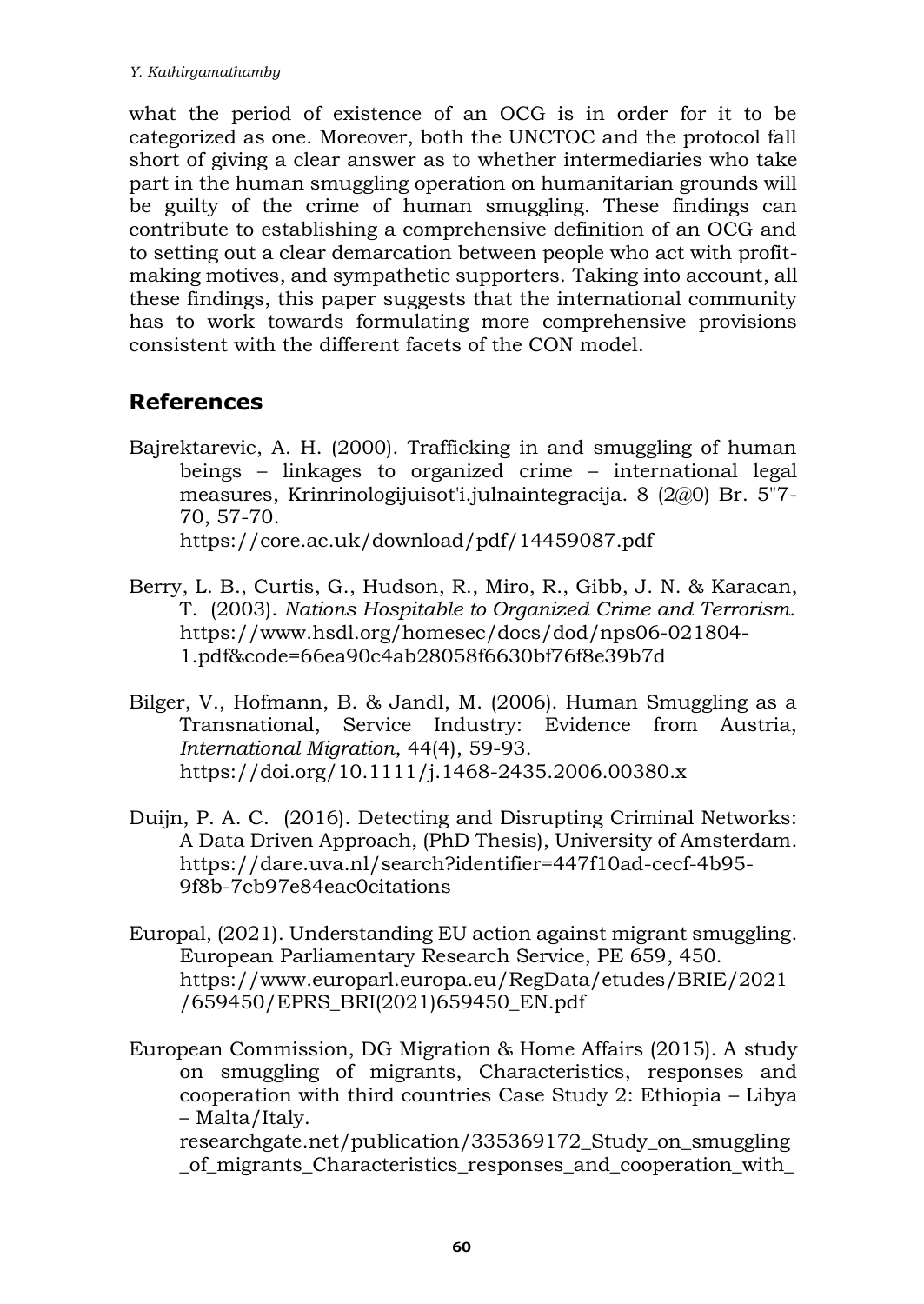third\_countries\_Case\_Study\_2\_Ethiopia\_-\_Libya\_- \_MaltaItaly/citations

- Herman, E. (2006). Migration as Family Business, the role of personnel networks in the mobility phase of migration. *International Migration*,191-230. https:/[/doi.org/10.1111/j.1468-2435.2006.00384.x](file:///C:/Users/USER/Downloads/hdoi.org/10.1111/j.1468-2435.2006.00384.x)
- Holmes, L. (2015). *Advanced Introduction to Organized Crime,* Edward Elgar Publication.
- Kathirgamathamby, Y. (2016). Human Smuggling–Implications on Rights of Migrants: An Examination from the Standpoint of International Law, *OUSL Journal,* 10, 93-114. [https://doi.org/10.4038/ouslj.v10i0.7337](https://doi.org/10.4038/ouslj.v10i0.7337.)
- Kimery, A. (2009). Unholy Trinity. Homeland Security. Today, Magazine. 24- 36. [http://ipaperus.ipaperus.com/HomelandSecurityToday/Augus](http://ipaperus.ipaperus.com/HomelandSecurityToday/August2009/) [t2009/](http://ipaperus.ipaperus.com/HomelandSecurityToday/August2009/)
- Kleemans, R. (2007). Organized Crime, Transit Crime, and Racketeering, *Crime and Justice*, 163-215. htpps://[doi.org/10.1086/501509](https://doi.org/10.1086/501509)
- Kung, C. (2000). Supporting the Snakeheads: Human Smuggling from China and the 1996 Amendment to the U.S. Statutory Definition of Refugee. *Journal of Criminal Law and Criminology*, 1271-1316 [https://scholarlycommons.law.northwestern.edu/cgi/viewcont](https://scholarlycommons.law.northwestern.edu/cgi/viewcontent.cgi?article=7063&context=jclc) [ent.cgi?article=7063&context=jclc](https://scholarlycommons.law.northwestern.edu/cgi/viewcontent.cgi?article=7063&context=jclc)
- Lampe, K. V. & Johansen, P. O. (2004). Organized Crime and Trust: On the conceptualization and empirical relevance of trust in the context of criminal networks, [Global Crime,](https://ideas.repec.org/s/taf/fglcxx.html) *Taylor & Francis Journals*, 6(2), 159-184. DOI:10.1080/17440570500096734
- Lanzante, Joseph A. (2009). The Relationship between criminal and terrorist organizations and human smuggling (Unpublished Master Thesis, Naval Postgraduate School! Monterey, California, <https://www.hsdl.org/?view&did=29533> citations
- McClean, D. (2007). *Transnational Organized Crime; A commentary on the UN Convention and Its Protocols*, Oxford University press.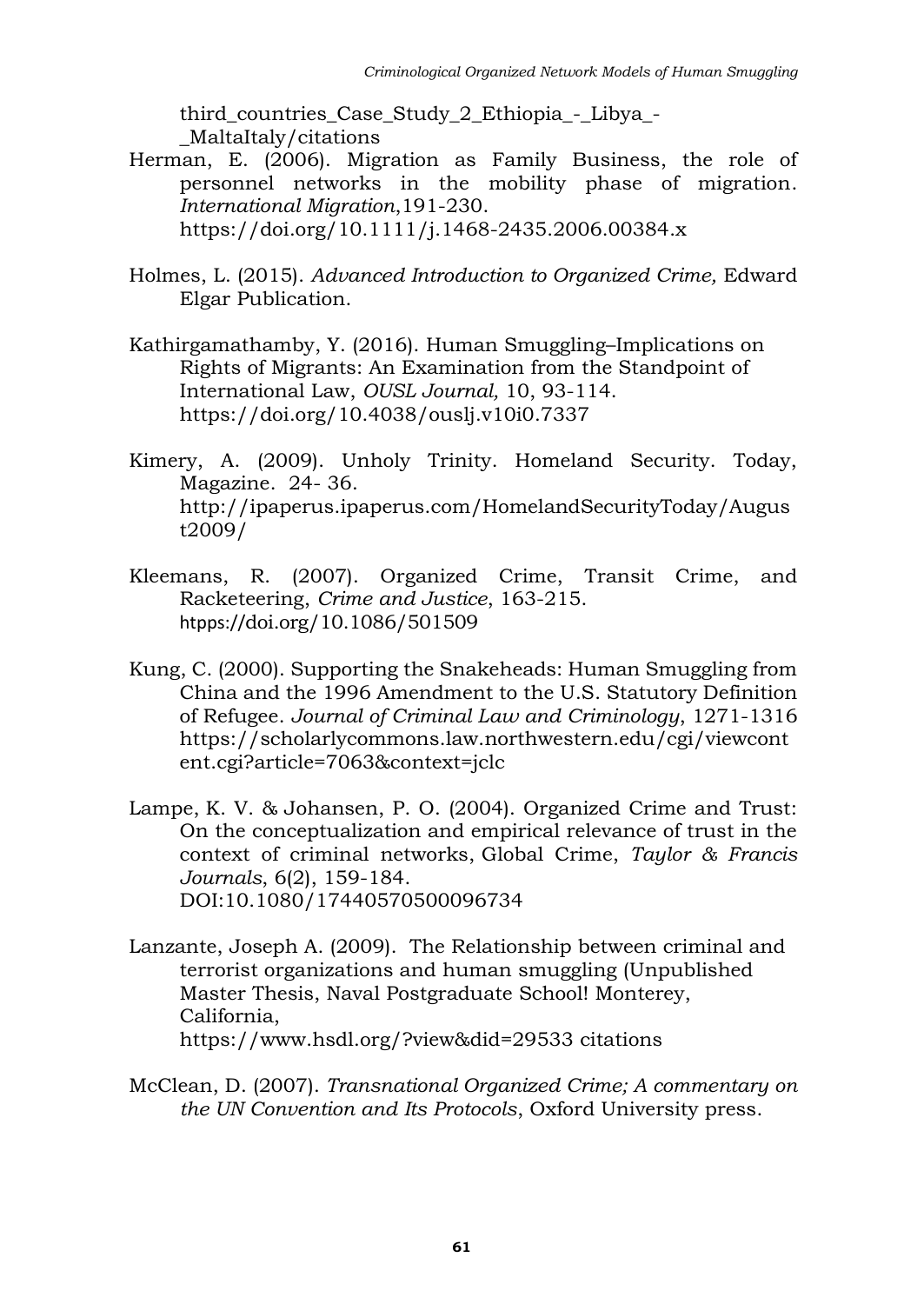- [Myrianne,](https://www.worldcat.org/search?q=au%3ACoen%2C+Myrianne.&qt=hot_author) C. & Nato, O. (2011). *Human trafficking, Smuggling and Illegal immigration: International Management by Criminal Organizations*, Amsterdam: IOS Press.
- Naylor, T. (2002). 'Mafia's myths and markers: on the theory and practice of enterprise crime'. [http://imumi.org/attachments/article/97/UNODC\\_Smuggled\\_](http://imumi.org/attachments/article/97/UNODC_Smuggled_Migrants_2010.pdf) [Migrants\\_2010.pdf](http://imumi.org/attachments/article/97/UNODC_Smuggled_Migrants_2010.pdf)
- Parliamentary research unit, Definitions of Organized Criminal group [https://static.pmg.org.za/docs/1998/981020definitions.htm.](https://static.pmg.org.za/docs/1998/981020definitions.htm)
- Salt, J. and Stein, J. (2000). Trafficking and Human Smuggling: A European perspective. *International Migration*, 31-56. [https://library.fes.de/libalt/journals/swetsfulltext/8525728.p](https://library.fes.de/libalt/journals/swetsfulltext/8525728.pdf) [df](https://library.fes.de/libalt/journals/swetsfulltext/8525728.pdf)
- Samuel, L. (2003/2004). 'Smuggling of Refugees by Sea: A Modern-Day Maritime Slave Trade, 2 Regent. *J. Int'l L.*, 1(2), 1-28.
- Theodore, B. (2013). 'Theoretical Approaches to Human Smuggling', DISS Working paper. [https://www.files.ethz.ch/isn/170120/WP2013-](https://www.files.ethz.ch/isn/170120/WP2013-10_ted%20baird_human%20smuggling_web.pdf) [10\\_ted%20baird\\_human%20smuggling\\_web.pdf](https://www.files.ethz.ch/isn/170120/WP2013-10_ted%20baird_human%20smuggling_web.pdf)
- UNODC,Travex

preparatory455https://www.unodc.org/pdf/ctoccop\_2006/04- 60074\_ebook-e.pdf citations

UNODC, (2015). Catalogue of Materials against Trafficking in Persons & Smuggling of Migrants. [https://www.unodc.org/documents/human](https://www.unodc.org/documents/human-trafficking/UNODC_Catalogue_of_Materials.pdf)[trafficking/UNODC\\_Catalogue\\_of\\_Materials.pdf,](https://www.unodc.org/documents/human-trafficking/UNODC_Catalogue_of_Materials.pdf) citations

- UNODC (2011). In-depth training manual investigating and prosecuting the smuggling of migrants. [https://www.unodc.org/unodc/en/human](https://www.unodc.org/unodc/en/human-trafficking/migrant-smuggling/in-depth-training-manual-on-smuggling-of-migrants.html)[trafficking/migrant-smuggling/in-depth-training-manual-on](https://www.unodc.org/unodc/en/human-trafficking/migrant-smuggling/in-depth-training-manual-on-smuggling-of-migrants.html)[smuggling-of-migrants.html,](https://www.unodc.org/unodc/en/human-trafficking/migrant-smuggling/in-depth-training-manual-on-smuggling-of-migrants.html) citations
- UNODC (2015) Migrant smuggling in South Asia currently trends and challenges. [https://reliefweb.int/report/world/migrant-smuggling-asia](https://reliefweb.int/report/world/migrant-smuggling-asia-current-trends-and-related-challenges-enmy)[current-trends-and-related-challenges-enmy,](https://reliefweb.int/report/world/migrant-smuggling-asia-current-trends-and-related-challenges-enmy) citations

UNODC (2011) Issue Paper Smuggling of Migrants by Sea,